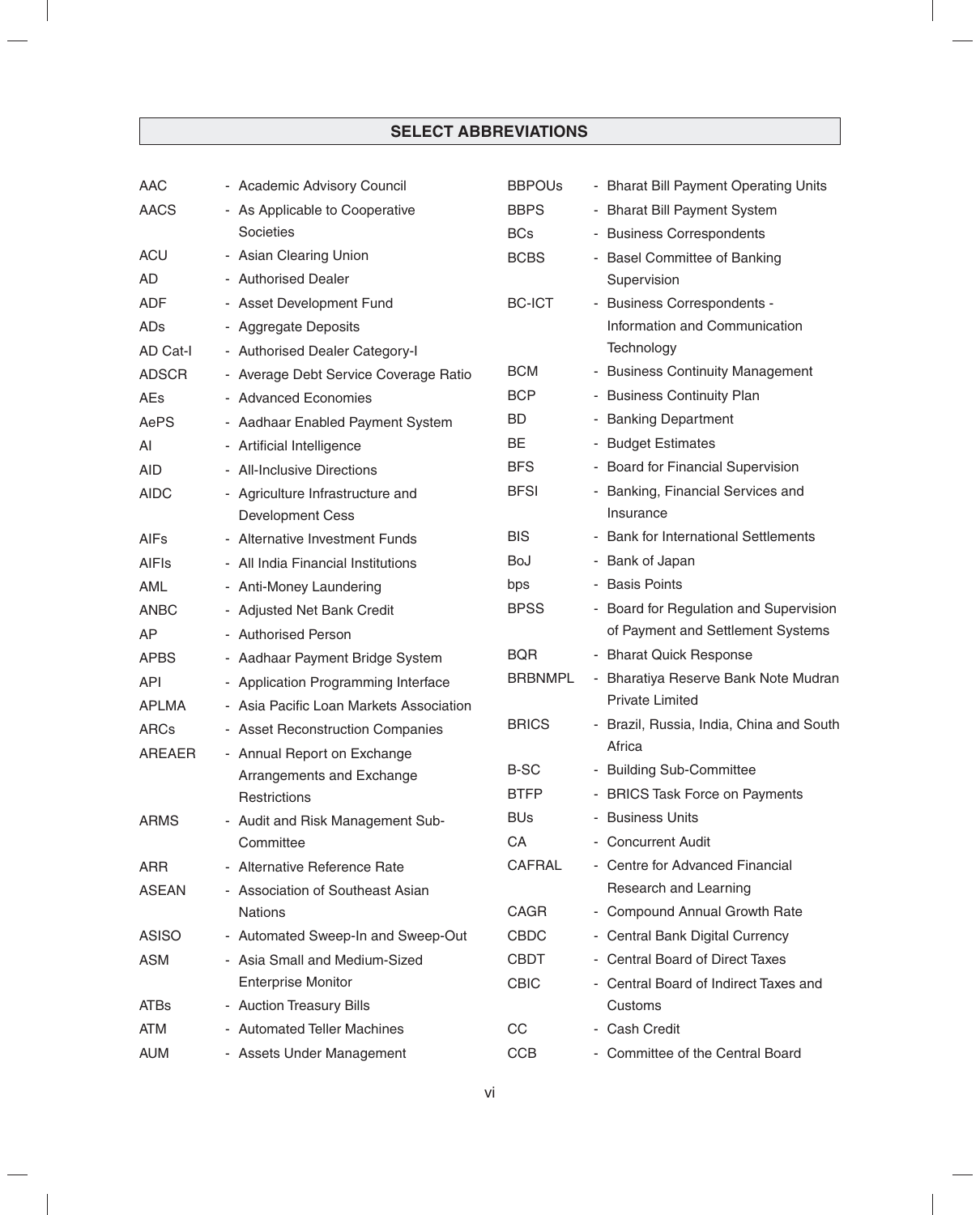| <b>CCBs</b>  | - Central Cooperative Banks                  | CO              | - Central Office                              |
|--------------|----------------------------------------------|-----------------|-----------------------------------------------|
| <b>CCIL</b>  | - Clearing Corporation of India Limited      | CoC             | - Committee of Creditors                      |
| CCO          | - Chief Compliance Officer                   | <b>CODs</b>     | - Central Office Departments                  |
| <b>CCP</b>   | - Central Counterparty                       | CoFT            | - Card-on-File Tokenisation                   |
| <b>CDES</b>  | - Currency Distribution and Exchange         | ConPI           | - Customer Protection Index                   |
|              | Scheme                                       | CoS             | - College of Supervisors                      |
| <b>CDs</b>   | - Certificates of Deposit                    | <b>CP</b>       | - Consumer Pyramid                            |
| <b>CDS</b>   | - Credit Default Swaps                       | <b>CPFIR</b>    | - Central Payments Fraud Information          |
| <b>CEOBE</b> | - Credit Equivalent of Off-Balance           |                 | Registry                                      |
|              | Sheet Exposure                               | <b>CPI</b>      | - Consumer Price Index                        |
| <b>CEPCs</b> | - Consumer Education and Protection          | <b>CPI-AL</b>   | - CPI for Agricultural Labourers              |
|              | Cells                                        | CPI-IW          | - CPI for Industrial Workers                  |
| <b>CEPD</b>  | <b>Consumer Education and Protection</b>     | CPI-RL          | - CPI for Rural Labourers                     |
|              | Department                                   |                 | CPMI-IOSCO - Committee on Payments and        |
| <b>CF</b>    | - Contingency Fund                           |                 | Market Infrastructures-International          |
| <b>CFLs</b>  | - Centres for Financial Literacy             |                 | Organisation of Securities                    |
| <b>CFR</b>   | - Central Fraud Registry                     |                 | Commissions                                   |
| <b>CFSL</b>  | - Centrum Financial Services Limited         | <b>CPs</b>      | - Commercial Papers                           |
| <b>CGA</b>   | - Controller General of Accounts             | <b>CPS</b>      | - Centralised Payment System                  |
| <b>CGD</b>   | - Comprehensive Guidelines on                | <b>CPWD</b>     | - Central Public Works Department             |
|              | Derivatives                                  | <b>CP-NBFCs</b> | - Commercial Paper Issuances by Non-          |
| <b>CGFS</b>  | Committee on the Global Financial            |                 | <b>Banking Financial Companies</b>            |
|              | System                                       | <b>CRILC</b>    | - Central Repository of Information on        |
| <b>CGRA</b>  | - Currency and Gold Revaluation              |                 | <b>Large Credits</b>                          |
|              | Account                                      | <b>CRM</b>      | - Credit Risk Mitigation                      |
| <b>CICs</b>  | - Credit Information Companies               | <b>CRPC</b>     | - Centralised Receipt and Processing          |
| CiC          | - Currency in Circulation                    |                 | Centre                                        |
| <b>CIMS</b>  | - Centralised Information Management         | <b>CRR</b>      | - Cash Reserve Ratio                          |
|              | System                                       | <b>CSAA</b>     | - Control Self-Assessment Audit               |
| <b>CIRP</b>  | - Corporate Insolvency Resolution<br>Process | <b>CSBD</b>     | - Corporate Strategy and Budget<br>Department |
| <b>CIT</b>   | - Cash in Transit                            | <b>CSF</b>      | - Consolidated Sinking Fund                   |
| <b>CLS</b>   | - Continuous Linked Settlement               | <b>CSGL</b>     | - Centralised Subsidiary General              |
| <b>CMBs</b>  | - Cash Management Bills                      |                 | Ledger                                        |
| <b>CMGs</b>  | - Crisis Management Groups                   | <b>CSII</b>     | - Colour Shift Intaglio Ink                   |
| <b>CMIE</b>  | - Centre for Monitoring Indian Economy       | <b>CwP</b>      | - Currency with the Public                    |
| <b>CMS</b>   | - Complaint Management System                | DAP             | - Di Ammonium Phosphate                       |
| <b>CMT</b>   | - Crisis Management Team                     | <b>DBIE</b>     | - Database on Indian Economy                  |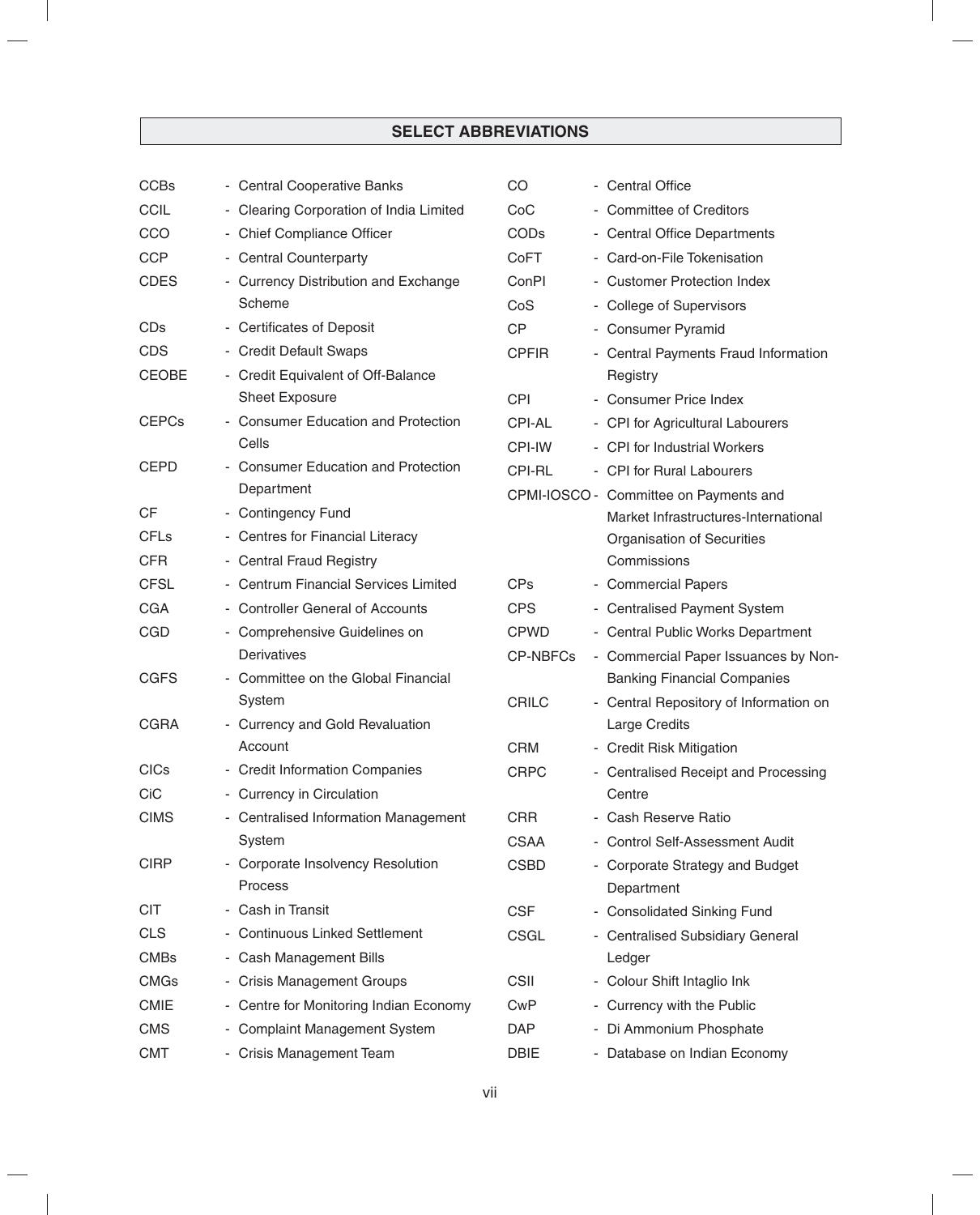| <b>DBT</b>    | - Direct Benefit Transfer                                         | <b>EDSP</b>      | - Electronic Data Submission Portal     |
|---------------|-------------------------------------------------------------------|------------------|-----------------------------------------|
| <b>DCCBs</b>  | - District Central Cooperative Banks                              | <b>EFD</b>       | - Enforcement Department                |
| <b>DDs</b>    | <b>Demand Drafts</b><br>$\blacksquare$                            | EFI              | - External Funded Institutions          |
| <b>DEA</b>    | <b>Depositor Education and Awareness</b><br>$\blacksquare$        | <b>EIAD</b>      | - Employee Interface and Analytics      |
| <b>DEIO</b>   | Department of External Investments<br>$\overline{\phantom{a}}$    |                  | <b>Division</b>                         |
|               | and Operations                                                    | <b>EMDEs</b>     | - Emerging Market and Developing        |
| <b>DEPR</b>   | - Department of Economic and Policy                               |                  | Economies                               |
|               | Research                                                          | <b>EMEs</b>      | - Emerging Market Economies             |
| <b>DGBA</b>   | - Department of Government and Bank                               | eNWRs            | - Electronic Negotiable Warehouse       |
|               | Accounts                                                          |                  | Receipts                                |
| <b>DHFL</b>   | - Dewan Housing Finance Ltd.                                      | Eol              | - Expression of Interest                |
| <b>DICGC</b>  | - Deposit Insurance and Credit                                    | <b>EPFO</b>      | - Employees' Provident Fund             |
|               | <b>Guarantee Corporation</b>                                      |                  | Organisation                            |
| DIF           | - Deposit Insurance Fund                                          | <b>ERM</b>       | - Enterprise-wide Risk Management       |
| <b>DIT</b>    | - Department of Information Technology                            | <b>ESIC</b>      | - Employees' State Insurance            |
| <b>DMS</b>    | - Document Management Software                                    |                  | Corporation                             |
| <b>DoC</b>    | - Department of Communication                                     | <b>ETCD</b>      | - Exchange Traded Currency              |
| DoR           | - Department of Regulation                                        |                  | Derivatives                             |
| DoS           | - Department of Supervision                                       | ETR.             | - Effective Corporate Tax Rate          |
| DoT           | - Department of Telecommunications                                | <b>EWI</b>       | - Early Warning Indicator               |
| <b>DPI</b>    | <b>Digital Payments Index</b><br>$\overline{\phantom{a}}$         | <b>EWS</b>       | - Early Warning Signals                 |
| <b>DPSS</b>   | - Department of Payment and                                       | <b>EXIM</b>      | - Export Import Bank of India           |
|               | <b>Settlement Systems</b>                                         | FAQ <sub>S</sub> | - Frequently Asked Questions            |
| DR            | - Disaster Recovery                                               | <b>FAR</b>       | - Fully Accessible Route                |
| <b>DSCR</b>   | - Debt Service Coverage Ratio                                     | <b>FASAL</b>     | - Forecasting Agricultural Output using |
| <b>DSIM</b>   | - Department of Statistics and                                    |                  | Space, Agro-Meteorology and Land-       |
|               | <b>Information Management</b>                                     |                  | based Observations                      |
| e-BAAT        | - Electronic Banking Awareness and                                | <b>FATF</b>      | - Financial Action Task Force           |
|               | Training                                                          | <b>FBIL</b>      | - Financial Benchmark India Pvt. Ltd    |
| <b>EBITDA</b> | - Earnings Before Interest, Taxes,                                | <b>FCA</b>       | - Foreign Currency Asset                |
|               | Depreciation and Amortisation                                     | <b>FCBD</b>      | - Finance and Central Bank Deputies     |
| EBR           | - Element-Based Repository                                        | <b>FCBs</b>      | - Foreign Central Bank                  |
| ECB           | - External Commercial Borrowings                                  | FCNR(B)          | - Foreign Currency Non-Resident         |
| <b>ECCS</b>   | - Express Cheque Clearing System                                  |                  | Account (Bank)                          |
| <b>ECLGS</b>  | - Emergency Credit Line Guarantee                                 | <b>FCS-OIS</b>   | - Foreign Currency Settled Overnight    |
|               | Scheme                                                            |                  | <b>Indexed Swap</b>                     |
| <b>ECS</b>    | <b>Electronic Clearing Service</b><br>-                           | <b>FCVA</b>      | - Foreign Exchange Forward Contracts    |
| <b>EDC</b>    | <b>Executive Directors' Committee</b><br>$\overline{\phantom{a}}$ |                  | Valuation Account                       |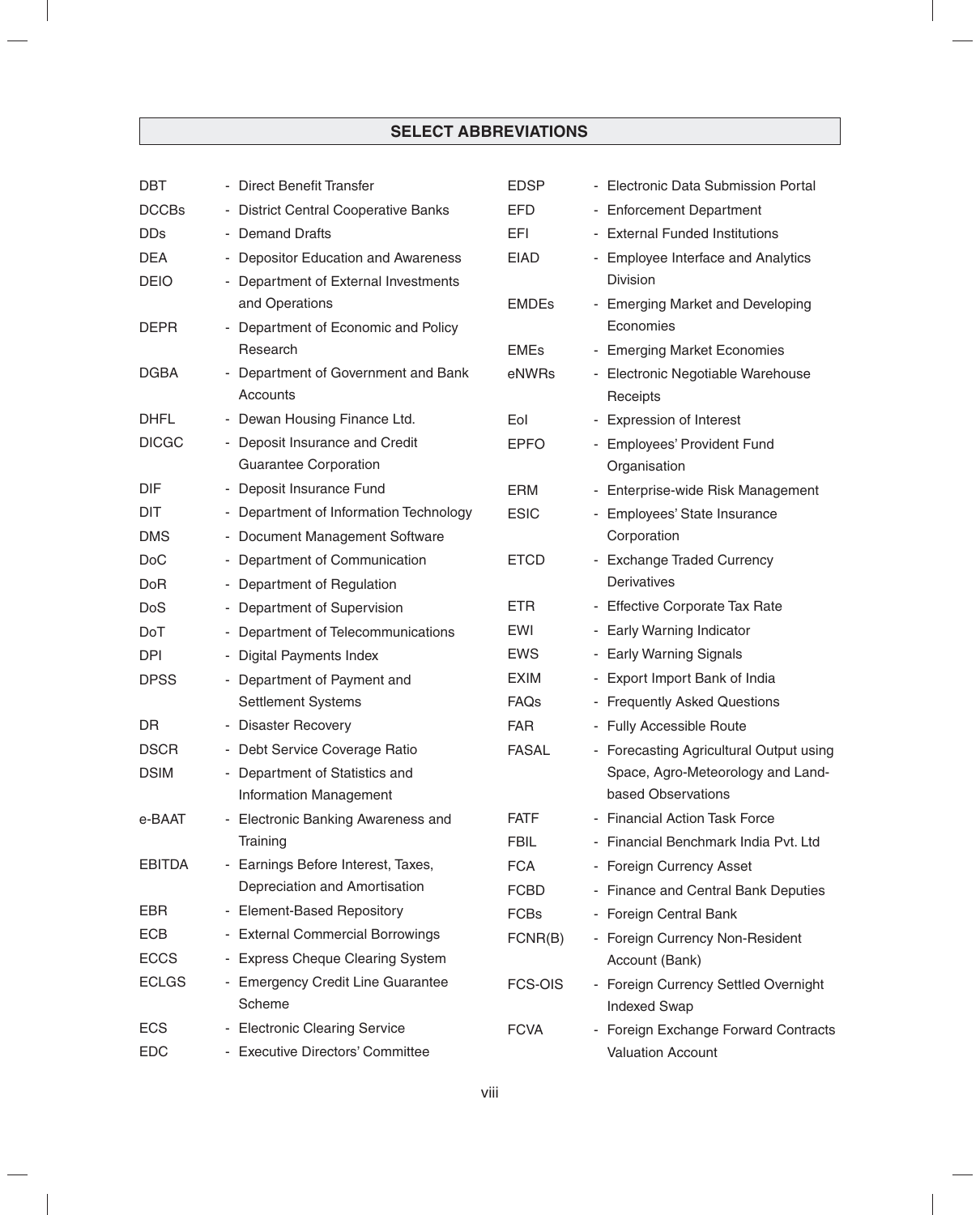| FC-XV         | - 15 <sup>th</sup> Finance Commission             | <b>FSR</b>    | - Financial Stability Report          |
|---------------|---------------------------------------------------|---------------|---------------------------------------|
| FCY ECB       | - Foreign Currency External                       | <b>FSU</b>    | - Financial Stability Unit            |
|               | <b>Commercial Borrowings</b>                      | $G-20$        | - Group of Twenty                     |
| <b>FDI</b>    | - Foreign Direct Investment                       | GC            | - Governing Council                   |
| FE            | - Final Estimate                                  | <b>GCCs</b>   | - General Credit Cards                |
| <b>FED</b>    | - Foreign Exchange Department                     | <b>GCF</b>    | - Gross Capital Formation             |
| <b>FEMA</b>   | - Foreign Exchange Management Act                 | <b>GDAL</b>   | - Granular Data Access Lab            |
| <b>FFMCs</b>  | - Full-Fledged Money Changers                     | <b>GDP</b>    | - Gross Domestic Product              |
| <b>FER</b>    | - Foreign Exchange Reserves                       | <b>GFC</b>    | - Global Financial Crisis             |
| <b>FETERS</b> | - Foreign Exchange Transactions                   | <b>GFCF</b>   | - Gross Fixed Capital Formation       |
|               | <b>Electronic Reporting System</b>                | <b>GFD</b>    | - Gross Fiscal Deficit                |
| Fls           | - Financial Institutions                          | <b>GFSN</b>   | - Global Financial Safety Net         |
| <b>FICNs</b>  | - Fake Indian Currency Notes                      | <b>GML</b>    | - Gold (Metal) Loans                  |
| <b>FIDD</b>   | - Financial Inclusion and Development             | <b>GMS</b>    | - Gold Monetisation Scheme            |
|               | Department                                        | <b>GNDI</b>   | - Gross National Disposable Income    |
| <b>FIF</b>    | - Financial Inclusion Fund                        | <b>GNPA</b>   | - Gross Non-Performing Asset          |
| FI-Index      | - Financial Inclusion Index                       | Gol           | - Government of India                 |
| FinTech       | - Financial Technology                            | <b>GRF</b>    | - Guarantee Redemption Fund           |
| <b>FIPs</b>   | - Financial Inclusion Plans                       | <b>GRIHA</b>  | - Green Rating for Integrated Habitat |
| <b>FLA</b>    | - Foreign Liabilities and Assets                  |               | Assessment                            |
| <b>FLCs</b>   | - Financial Literacy Centres                      | <b>GRQ</b>    | - General Review of Quotas            |
| <b>FLW</b>    | - Financial Literacy Week                         | G-SAP         | - G-sec Acquisition Programme         |
| <b>FMCBG</b>  | - Finance Ministers and Central Bank<br>Governors | <b>GSCDCI</b> | - Global Supply Chain Disruption Cost |
| <b>FMCG</b>   | - Fast Moving Consumer Goods                      |               | Index                                 |
| <b>FMOD</b>   | - Financial Markets Operations                    | <b>GSDP</b>   | - Gross State Domestic Product        |
|               | Department                                        | G-sec         | - Government Securities               |
| <b>FMRD</b>   | - Financial Markets Regulation                    | <b>GSLBM</b>  | - Government Security Lending and     |
|               | Department                                        |               | <b>Borrowing Mechanism</b>            |
| FPI           | - Foreign Portfolio Investment                    | <b>GST</b>    | - Goods and Services Taxes            |
| <b>FPOs</b>   | - Follow-on Public Offers                         | <b>GUARD</b>  | - Governance Oversight, Utile         |
| <b>FRB</b>    | - Floating Rate Bonds                             |               | Technology Investment,                |
| <b>FRSB</b>   | - Floating Rate Savings Bonds                     |               | Appropriate Regulation and            |
| <b>FSB</b>    | - Financial Stability Board                       |               | Supervision, Robust Collaboration,    |
| <b>FSDC</b>   | - Financial Stability and Development             |               | and Developing necessary IT, cyber    |
|               | Council                                           |               | security skills set                   |
| FSDC-SC       | - Financial Stability and Development             | <b>GVA</b>    | - Gross Value Added                   |
|               | Council - Sub-Committee                           | GVCs          | - Global Value Chains                 |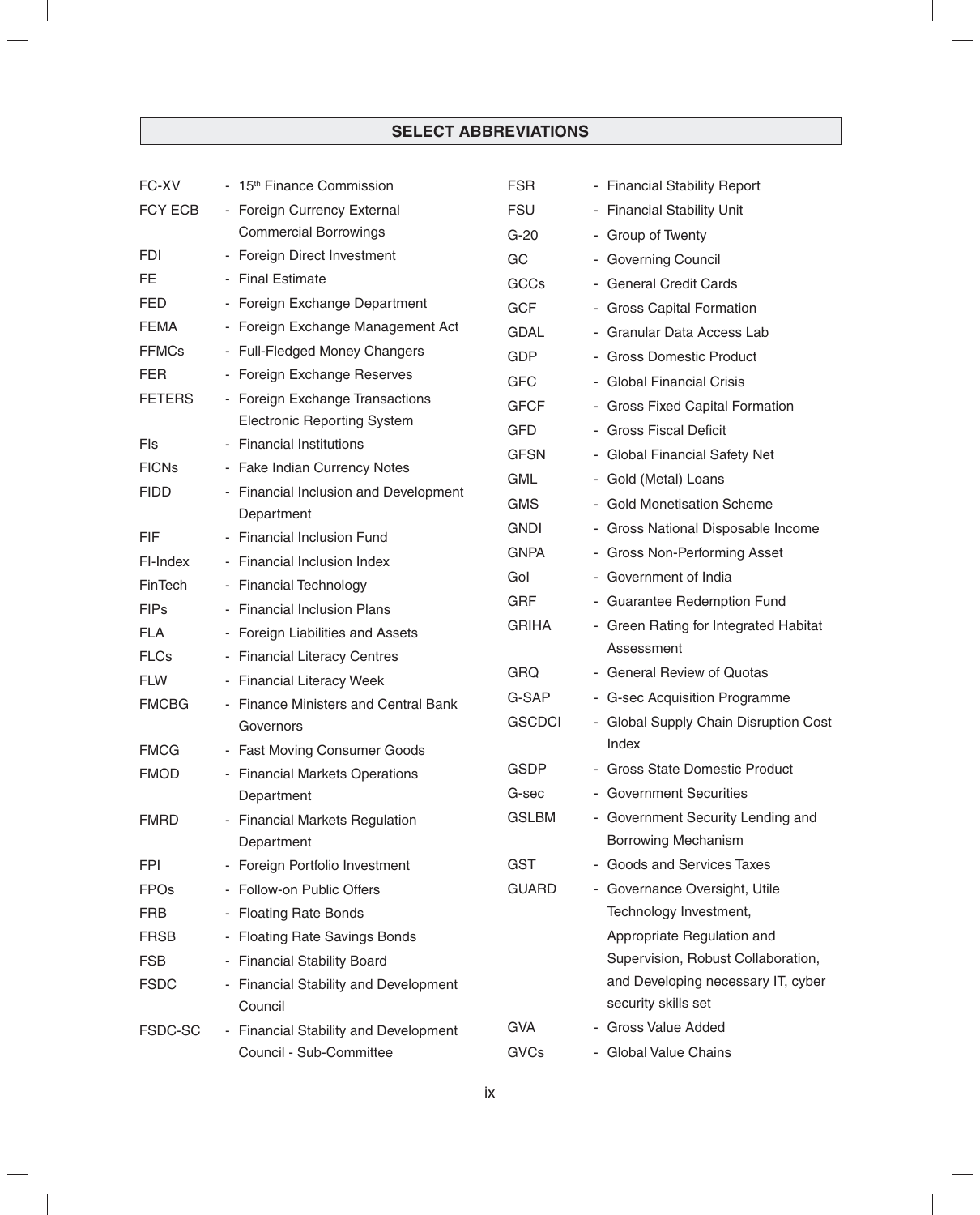| <b>HFCs</b>    | - Housing Finance Companies                                     | <b>IIFC</b>   | - India Infrastructure Finance Company |
|----------------|-----------------------------------------------------------------|---------------|----------------------------------------|
| HO             | - Head Office                                                   | <b>IIP</b>    | - Index of Industrial Production       |
| <b>HRMD</b>    | - Human Resource Management                                     | IMF           | - International Monetary Fund          |
|                | Department                                                      | <b>IMFC</b>   | - International Monetary and Financial |
| HRM-SC         | - Human Resource Management Sub-                                |               | Committee                              |
|                | Committee                                                       | <b>IMPS</b>   | - Immediate Payment Service            |
| <b>IADI</b>    | - International Association of Deposit                          | Ind-AS        | - Indian Accounting Standards          |
|                | <b>Insurers</b>                                                 | <b>InvITS</b> | - Infrastructure Investment Trusts     |
| <b>IAMs</b>    | - Integrated Assessment Models                                  | IO            | - Internal Ombudsman                   |
| <b>IBA</b>     | - Indian Banks' Association                                     | <b>IOS</b>    | - Industrial Outlook Survey            |
| <b>IBS</b>     | - International Banking Statistics                              | IoT           | - Internet of Things                   |
| <b>ICAI</b>    | - Institute of Chartered Accountants of                         | <b>IPL</b>    | - Indian Premier League                |
|                | India                                                           | <b>IPO</b>    | - Initial Public Offering              |
| <b>ICAR</b>    | - Indian Council of Agricultural                                | <b>IPP</b>    | - Intellectual Property Products       |
|                | Research                                                        | <b>IRA</b>    | - Investment Revaluation Accounts      |
| <b>ICEGATE</b> | - Indian Customs Electronic Gateway                             | <b>IRACP</b>  | - Income Recognition, Asset            |
| <b>ICT</b>     | - Information and Communication                                 |               | <b>Classification and Provisioning</b> |
|                | Technology                                                      | <b>IRA-FS</b> | - Investment Revaluation Account-      |
| ID             | - International Department                                      |               | <b>Foreign Securities</b>              |
| <b>IDMD</b>    | - Internal Debt Management<br>Department                        | <b>IRA-RS</b> | - Investment Revaluation Account-      |
| <b>IEO</b>     | - Independent Evaluation Office                                 |               | <b>Rupee Securities</b>                |
| <b>IESH</b>    | - Inflation Expectation Survey of                               | <b>IRD</b>    | - Interest Rate Derivatives            |
|                | Households                                                      | <b>IRIS</b>   | - Integrated Risk Monitoring and       |
| <b>IFA</b>     | International Financial Architecture                            |               | <b>Incident Reporting System</b>       |
| <b>IFA WG</b>  | - International Financial Architecture                          | <b>IRRS</b>   | Integrated Rajbhasha Reporting         |
|                | <b>Working Group</b>                                            |               | System                                 |
| <b>IFSC</b>    | - Indian Financial System Code                                  | <b>ISDA</b>   | - International Swaps and Derivatives  |
| <b>IFSCs</b>   | - International Financial Services                              |               | Association                            |
|                | Centres                                                         | IT            | - Information Technology               |
| <b>IFTAS</b>   | - Indian Financial Technologies and                             | <b>ITES</b>   | - Information Technology-Enabled       |
|                | <b>Allied Services</b>                                          |               | <b>Services</b>                        |
| <b>IGBC</b>    | - Indian Green Building Council                                 | <b>IT-SC</b>  | - Information Technology Sub-          |
| <b>IGIDR</b>   | - Indira Gandhi Institute of                                    |               | Committee                              |
|                | Development Research                                            | <b>ITBs</b>   | - Intermediate Treasury Bills          |
| <b>IIASA</b>   | International Institute for Applied<br>$\overline{\phantom{a}}$ | IVR           | - Inter-active Voice Response          |
|                | <b>Systems Analysis</b>                                         | <b>IWG</b>    | - Infrastructure Working Group         |
| <b>IIBM</b>    | - Indian Institute of Bank Management                           | <b>IWG</b>    | - Internal Working Group               |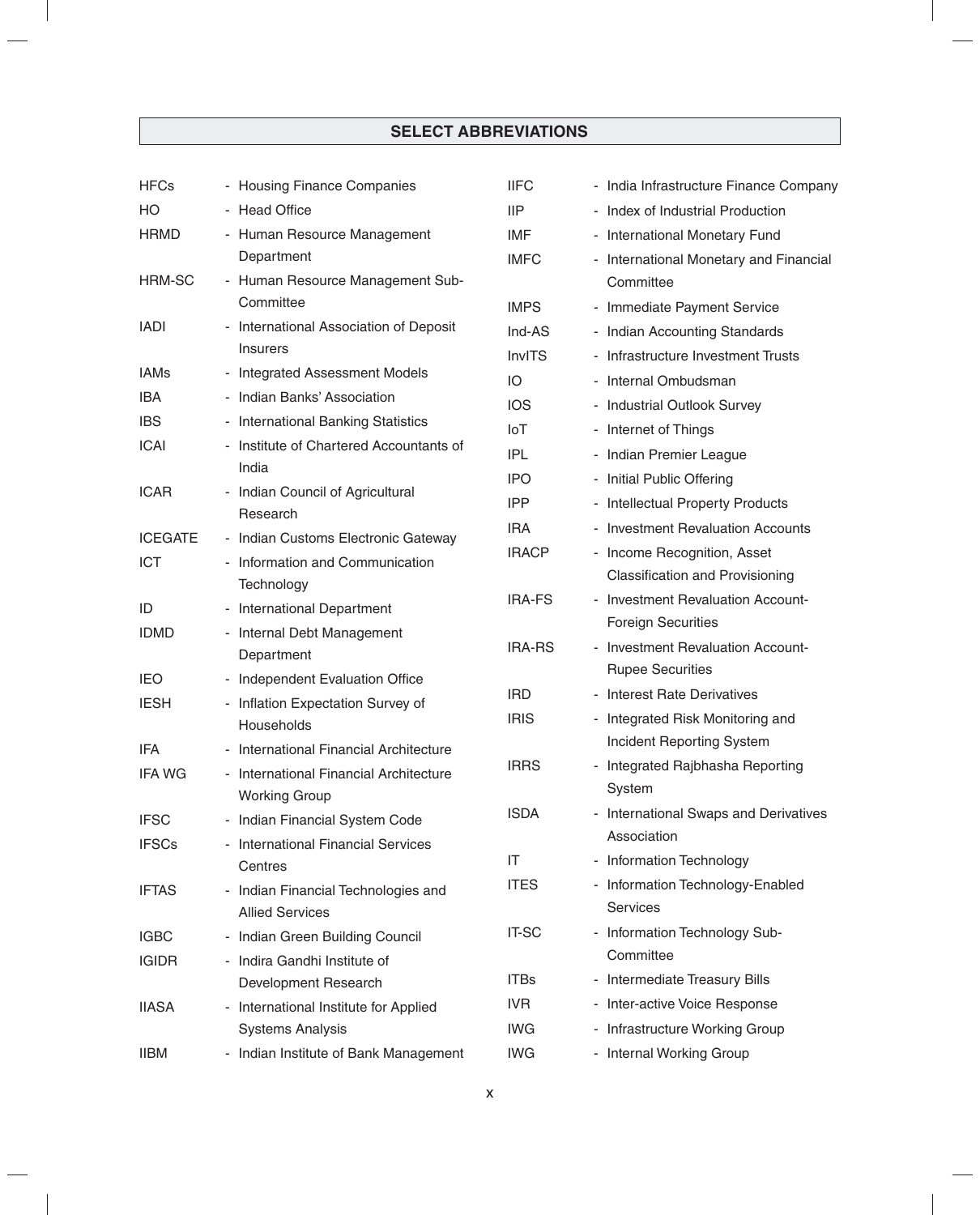| <b>JTCC</b>  | - Joint Technical Coordination       | <b>MIS</b>       | - Management Information System                |
|--------------|--------------------------------------|------------------|------------------------------------------------|
|              | Committee                            | ML               | - Machine Learning                             |
| <b>KBC</b>   | - Kaun Banega Crorepati              | <b>MLTGD</b>     | - Medium- and Long-Term Government             |
| <b>KLEMS</b> | - Capital(K), Labour(L), Energy(E),  |                  | Deposit                                        |
|              | Material(M) and Services(S)          | MoE              | - Memorandum of Error                          |
| <b>KCC</b>   | - Kisan Credit Card                  | MoF              | - Ministry of Finance                          |
| <b>KPI</b>   | - Key Performance Indicators         | <b>MoSPI</b>     | - Ministry of Statistics and Programme         |
| <b>KRIS</b>  | - Key Risk Indicators                |                  | Implementation                                 |
| kWp          | - Kilowatts Peak                     | MoU              | - Memorandum of Understanding                  |
| <b>KYC</b>   | - Know Your Customer                 | <b>MPC</b>       | - Monetary Policy Committee                    |
| LAB          | - Local Area Banks                   | <b>MPOR</b>      | - Margin Period of Risk                        |
| LAF          | - Liquidity Adjustment Facility      | <b>MSEs</b>      | - Micro and Small Enterprises                  |
| LAI          | - Leaf Area Index                    | <b>MSF</b>       | - Marginal Standing Facility                   |
| LBMA         | - London Bullion Market Association  | <b>MSPs</b>      | - Minimum Support Prices                       |
| LEF          | - Large Exposure Framework           | <b>MTDS</b>      | - Medium-Term Debt Management                  |
| <b>LEI</b>   | - Legal Entity Identifier            |                  | Strategy                                       |
| LEIL         | - Legal Entity Identifier India Ltd. | MTF              | - Medium Term Framework                        |
| LEs          | - Legal Entities                     | <b>MTSS</b>      | - Money Transfer Service Schemes               |
| <b>LIBOR</b> | - London Inter-Bank Offered Rate     | <b>NABARD</b>    | - National Bank for Agriculture and            |
| <b>LMS</b>   | - Learning Management System         |                  | <b>Rural Development</b>                       |
| <b>LPA</b>   | - Long Period Average                | <b>NACH</b>      | - National Automated Clearing House            |
| <b>LPG</b>   | - Liquefied Petroleum Gas            | <b>NAFCUB</b>    | - National Federation of Urban                 |
| <b>LRS</b>   | - Liberalised Remittance Scheme      |                  | Cooperative Banks and Credit<br>Societies Ltd. |
| $M_{3}$      | - Money Supply                       | <b>NARCL</b>     | - National Asset Reconstruction                |
| <b>MAF</b>   | - Medical Assistance Fund            |                  | Company                                        |
| <b>MANI</b>  | - Mobile Aided Note Identifier       | <b>NBFC</b>      | - Non-Banking Financial Company                |
| MAS          | - Monetary Authority of Singapore    | NBFC-D           | - Deposit taking NBFCs                         |
| MA-SAAR      | - Moving Average of Seasonally       | <b>NBFC-MFIs</b> | - Non-Banking Financial Company-               |
|              | Adjusted Annualised Growth Rate      |                  | Microfinance Institutions                      |
| <b>MCLR</b>  | - Marginal Cost of Funds-based       | NBFC-ND          | - Non-Deposit taking NBFCs                     |
|              | Lending Rate                         | <b>NBFI</b>      | - Non-Banking Financial Institutions           |
| MD           | - Managing Director                  | <b>NCCDs</b>     | - Non-Centrally Cleared Derivatives            |
| MEM          | - Marginal Effect at Means           | <b>NCDs</b>      | - Non-Convertible Debentures                   |
| <b>MFIs</b>  | Microfinance Institutions            | <b>NCFE</b>      | - National Centre for Financial                |
| MI           | - Market Intelligence                |                  | Education                                      |
| <b>MIFOR</b> | - Mumbai Interbank Forward Outright  | <b>NCLT</b>      | - National Company Law Tribunal                |
|              | Rate                                 | <b>NDA</b>       | - Net Domestic Assets                          |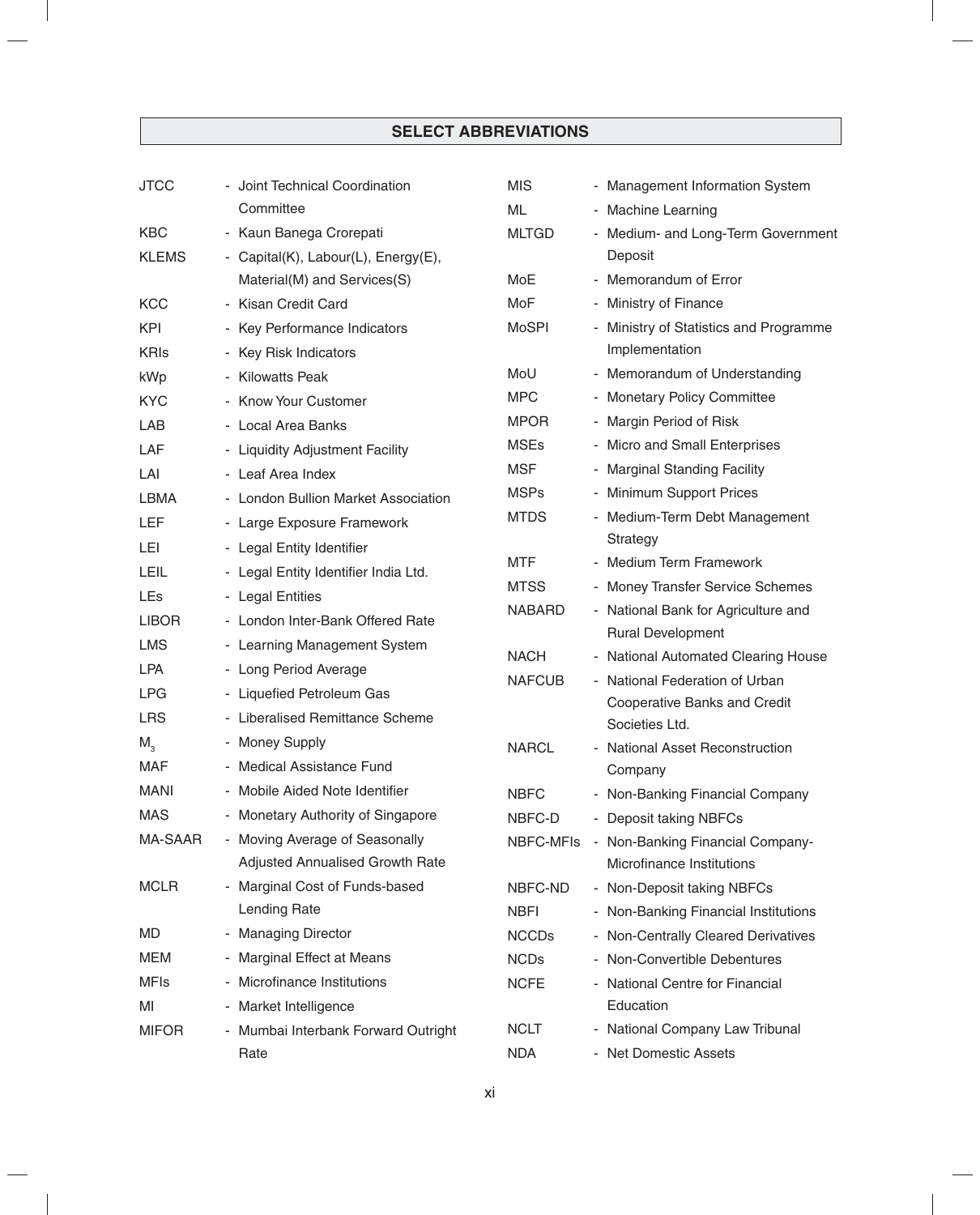| <b>NDCs</b> | - Nationally Determined Contributions                          | <b>NWRs</b>   | - Negotiable Warehouse Receipts        |
|-------------|----------------------------------------------------------------|---------------|----------------------------------------|
| <b>NDF</b>  | - Non-Deliverable Forward                                      | <b>OBC</b>    | - Other Backward Classes               |
| <b>NDI</b>  | - Non-Debt Instrument                                          | <b>OBICUS</b> | - Order Books, Inventories and         |
| <b>NDTL</b> | - Net Demand and Time Liabilities                              |               | <b>Capacity Utilisation Survey</b>     |
| NDS-OM      | - Negotiated Dealing System-Order                              | OD            | - Overdraft                            |
|             | Matching                                                       | ODI           | - Overseas Direct Investment           |
| <b>NDVI</b> | - Normalised Difference Vegetation                             | <b>OECD</b>   | - Organisation for Economic Co-        |
|             | Index                                                          |               | operation and Development              |
| <b>NEER</b> | - Nominal Effective Exchange Rate                              | <b>OFC</b>    | - Optical Fibre Cable                  |
| <b>NEFT</b> | - National Electronic Funds Transfer                           | <b>OLIC</b>   | - Official Language Implementation     |
| <b>NEM</b>  | - North-east Monsoon                                           |               | Committee                              |
| <b>NeTC</b> | - National Electronic Toll Collection                          | <b>OLS</b>    | - Ordinary Least Squares               |
| <b>NETS</b> | - Network for Electronic Transfers                             | <b>OMBs</b>   | - Open Market Borrowings               |
| <b>NFA</b>  | - Net Foreign Assets                                           | <b>OMOs</b>   | - Open Market Operations               |
| <b>NFC</b>  | - Non-Food Credit                                              | <b>OPEC</b>   | - Organisation of Petroleum Exporting  |
| <b>NFC</b>  | - Near Field Communication                                     |               | Countries                              |
| <b>NFS</b>  | - National Financial Switch                                    | OPEC+         | - Organisation of Petroleum Exporting  |
| <b>NFSA</b> | - National Food Security Act                                   |               | Countries and allies                   |
| <b>NGFS</b> | - Network for Greening of the Financial                        | <b>ORBIOS</b> | - Offices of the Reserve Bank of India |
|             | System                                                         |               | Ombudsmen                              |
| <b>NHB</b>  | - National Housing Bank                                        | OT            | - Operation Twist                      |
| <b>NIBM</b> | - National Institute of Bank                                   | <b>OTC</b>    | - Over the Counter                     |
|             | Management                                                     | <b>PA</b>     | - Provisional Accounts                 |
| <b>NIM</b>  | - Net Interest Margin                                          | <b>PADO</b>   | - Public Administration, Defence and   |
| <b>NIPL</b> | - NPCI International Private Limited                           |               | <b>Other Services</b>                  |
| <b>NOF</b>  | - Net Owned Funds                                              | <b>PAT</b>    | - Profit After Tax                     |
| <b>NPA</b>  | - Note Purchase Agreement                                      | <b>PBs</b>    | - Payments Banks                       |
| <b>NPA</b>  | - Non-Performing Assets                                        | <b>PBDIT</b>  | - Profit Before Depreciation, Interest |
| <b>NPCI</b> | - National Payments Corporation of                             |               | and Tax                                |
|             | India                                                          | <b>PCA</b>    | - Prompt Corrective Action             |
| <b>NPS</b>  | <b>National Pension Scheme</b><br>$\qquad \qquad \blacksquare$ | <b>PDs</b>    | - Primary Dealers                      |
| <b>NSFE</b> | - National Strategy for Financial                              | <b>PDL</b>    | - Polynomial Distributed Lag           |
|             | Education                                                      | <b>PDS</b>    | - Public Distribution System           |
| <b>NSFI</b> | - National Strategy for Financial                              | <b>PFCE</b>   | - Private Final Consumption            |
|             | Inclusion                                                      |               | Expenditure                            |
| <b>NSSF</b> | - National Small Savings Fund                                  | <b>PFCVA</b>  | - Provision for Forward Contracts      |
| <b>NSO</b>  | - National Statistical Office                                  |               | <b>Valuation Account</b>               |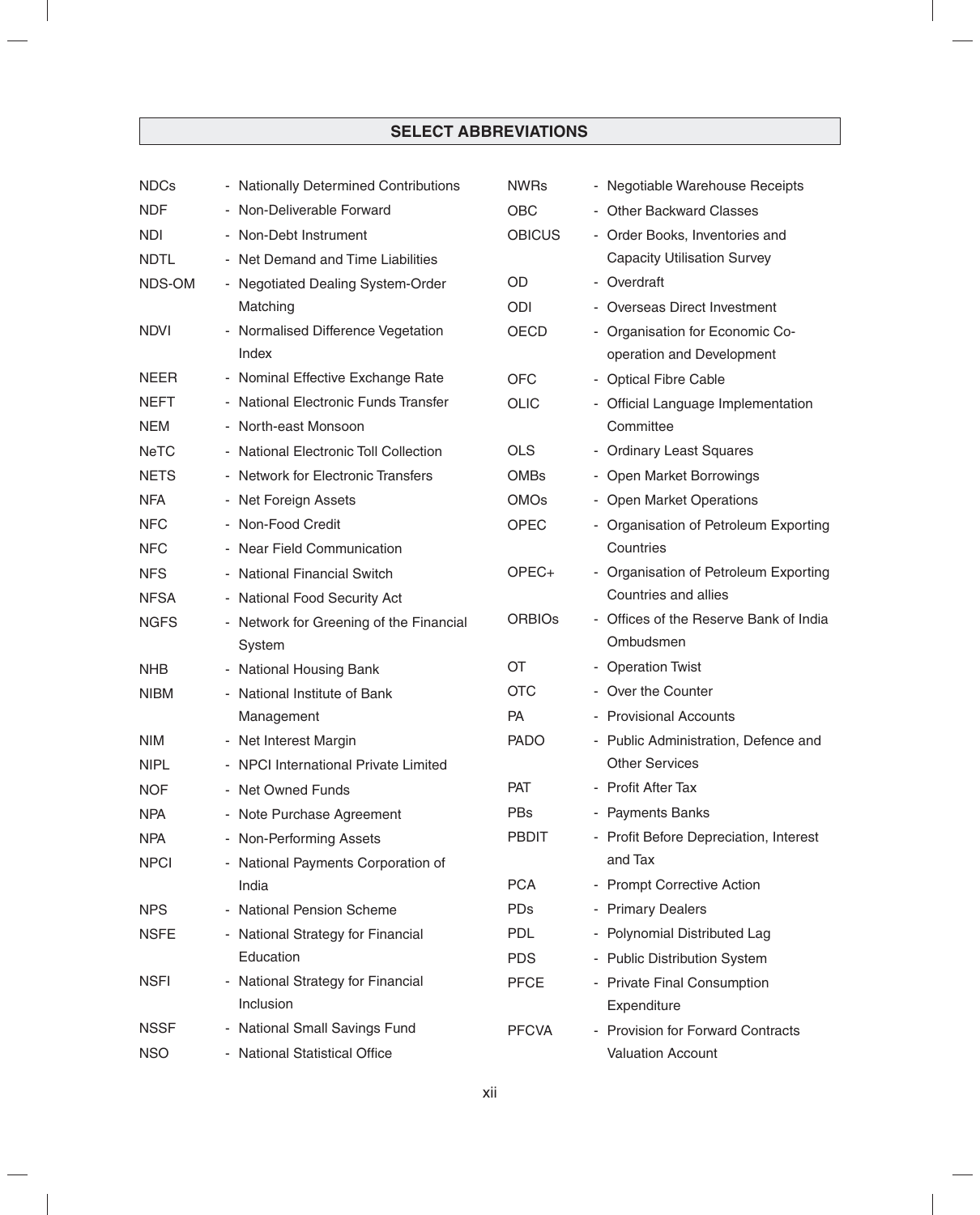| <b>PFMIs</b>   | - Principles for Financial Market             | <b>RBA</b>    | - Risk-Based Approach                                      |
|----------------|-----------------------------------------------|---------------|------------------------------------------------------------|
|                | Infrastructure                                | <b>RBI</b>    | - Reserve Bank of India                                    |
| <b>PFMS</b>    | - Public Financial Management System          | <b>RBIA</b>   | - Risk Based Internal Audit                                |
| <b>PIDF</b>    | - Payments Infrastructure Development<br>Fund | <b>RBIEPF</b> | - Reserve Bank of India Employees<br><b>Provident Fund</b> |
| <b>PIRP</b>    | - Pre-Packaged Insolvency Resolution          | <b>RBIH</b>   | - Reserve Bank Innovation Hub                              |
|                | <b>Process</b>                                | RB-IOS        | - Reserve Bank-Integrated                                  |
| <b>PLFS</b>    | - Periodic Labour Force Survey                |               | Ombudsman Scheme                                           |
| PLI            | - Production-Linked Incentive                 | RBI-RD        | - Reserve Bank of India-Retail Direct                      |
| <b>PMC</b>     | - Punjab and Maharashtra Cooperative          | <b>RBP</b>    | - Risk Based Premium                                       |
|                | Bank                                          | <b>RBR</b>    | - Return-Based Repository                                  |
| <b>PMGKAY</b>  | - Pradhan Mantri Garib Kalyan Anna            | <b>RBS</b>    | - Risk-Based Supervision                                   |
|                | Yojana                                        | <b>RCA</b>    | - Root Cause Analysis                                      |
| <b>PMI</b>     | - Purchasing Managers' Index                  | RCG-Asia      | - Regional Consultative Group, Asia                        |
| <b>PML</b>     | - Prevention of Money Laundering              | <b>RCL</b>    | - Reliance Capital Ltd                                     |
|                | PM SVANidhi - Prime Minister Street Vendor's  | <b>RDG</b>    | - Retail Direct Gilt                                       |
|                | AatmaNirbhar Nidhi                            | <b>RE</b>     | - Revised Estimates                                        |
| <b>PPAC</b>    | - Petroleum Planning and Analysis Cell        | ReBIT         | - Reserve Bank Information Technology                      |
| PO             | - Project Office                              |               | <b>Private Limited</b>                                     |
| POs            | - Payment Orders                              | <b>RECO</b>   | - Revenue Expenditure to Capital                           |
| <b>POS</b>     | - Point of Sale                               |               | Outlay                                                     |
| <b>PPIs</b>    | - Prepaid Payment Instruments                 | <b>REER</b>   | - Real Effective Exchange Rate                             |
| <b>PRAKALP</b> | - Pratayaksh Kar Lekhankan Pranali            | REIT          | - Real Estate Investment Trusts                            |
| <b>PSBs</b>    | - Public Sector Banks                         | <b>REs</b>    | - Regulated Entities                                       |
| <b>PSL</b>     | - Priority Sector Lending                     | <b>RFCA</b>   | - Revaluation of Forward Contracts                         |
| <b>PSLCs</b>   | - Priority Sector Lending Certificates        |               | Account                                                    |
| <b>PSOs</b>    | - Payment System Operators                    | <b>RFID</b>   | - Radio Frequency Identification                           |
| <b>PSPs</b>    | - Payment Service Providers                   | <b>RIDF</b>   | - Rural Infrastructure Development Fund                    |
| <b>PSS</b>     | - Payment and Settlement Systems              | RM            | - Reserve Money                                            |
| <b>PSUs</b>    | - Public Sector Undertakings                  | <b>RMC</b>    | - Risk Monitoring Committee                                |
| <b>PWBD</b>    | - Persons with Benchmark Disabilities         | RMD           | - Risk Monitoring Department                               |
| QAD            | - Quality Assurance Division                  | <b>ROs</b>    | - Regional Offices                                         |
| QIP            | - Qualified Institutional Placement           | <b>RPA</b>    | - Robotic Process Automation                               |
| QPM            | - Quarterly Projection Model                  | <b>RRBs</b>   | - Regional Rural Banks                                     |
| QR             | - Quick Response                              | <b>RTGS</b>   | - Real Time Gross Settlement                               |
| RAM-OR         | - Risk Assessment Methodology for             | <b>RTI</b>    | - Right to Information                                     |
|                | <b>Operational Risk</b>                       | <b>RTL</b>    | - Risk Tolerance Limits                                    |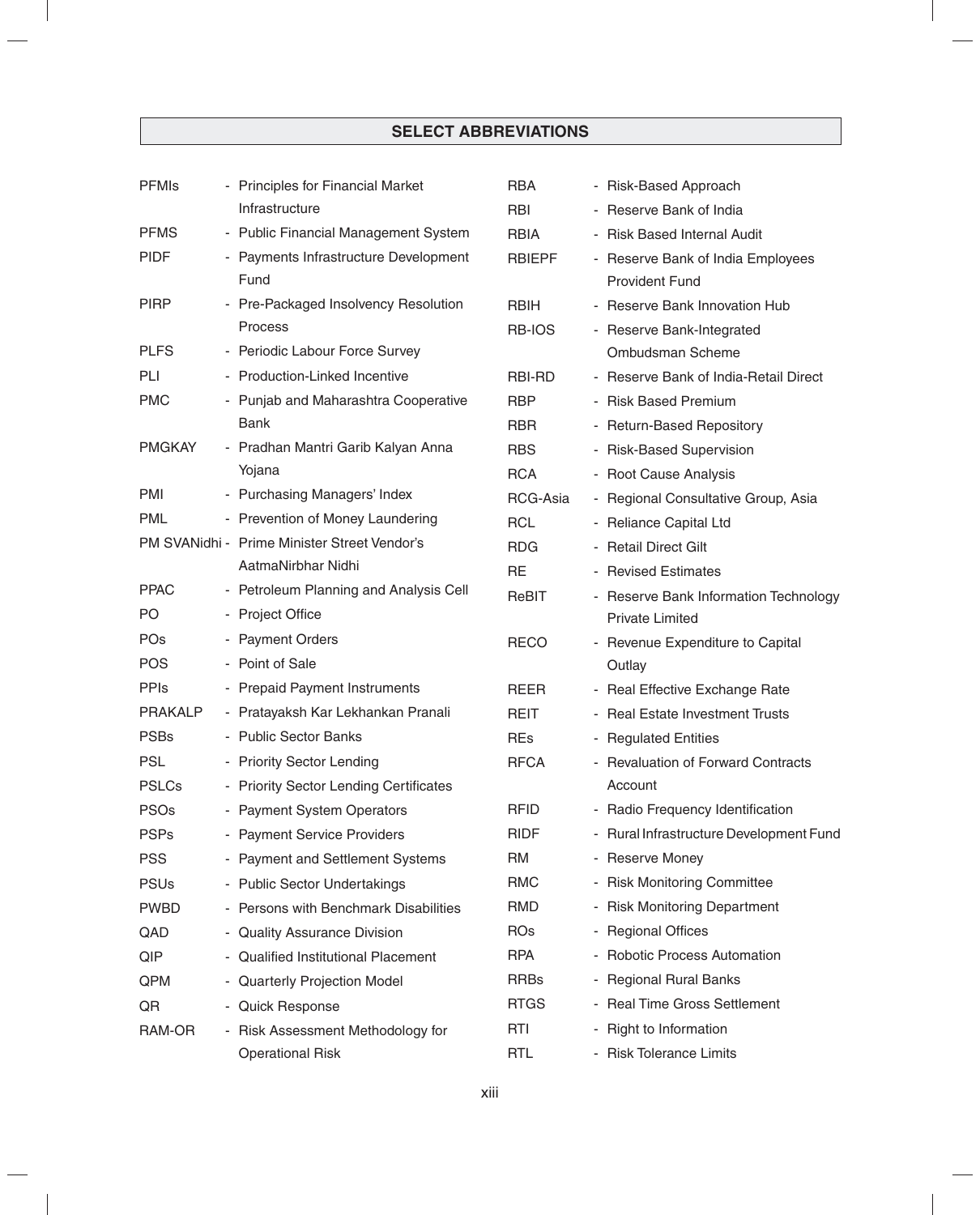| <b>RTO</b>     | - Recovery Time Objective                           | <b>SIDBI</b>   | - Small Industries Development Bank      |
|----------------|-----------------------------------------------------|----------------|------------------------------------------|
| <b>RTP</b>     | - Reserve Tranche Position                          |                | of India                                 |
| <b>RT-PCR</b>  | - Reverse Transcription - Polymerase                | <b>SIFL</b>    | - SREI Infrastructure Finance Limited    |
|                | <b>Chain Reaction</b>                               | <b>SIOS</b>    | - Services and Infrastructure Outlook    |
| <b>SAA</b>     | - Swap Amortisation Account                         |                | Survey                                   |
| <b>SAP</b>     | - Systems Applications and Products                 | <b>SIP</b>     | - Systematic Investment Plan             |
| SAs            | - Statutory Auditors                                | <b>SLBC</b>    | - State Level Bankers Committee          |
| <b>SAAR</b>    | - Seasonally Adjusted Annualised                    | <b>SLCCs</b>   | - State Level Coordination Committees    |
|                | <b>Growth Rate</b>                                  | <b>SLD</b>     | - Senior Level Dialogue                  |
| <b>SAARC</b>   | - South Asian Association of Regional               | <b>SLR</b>     | - Statutory Liquidity Ratio              |
|                | Cooperation                                         | <b>SLTRO</b>   | - Special Long Term Repo Operation       |
|                | SARFAESI Act - Securitisation and Reconstruction of | <b>SMA</b>     | - Special Mention Account                |
|                | Financial Assets and Enforcement of                 | <b>SMEs</b>    | - Small and Medium Enterprises           |
|                | Security Interest Act                               | <b>SOFR</b>    | - Secured Overnight Financing Rate       |
| <b>SARTTAC</b> | - South Asian Regional Training and                 | <b>SONIA</b>   | - Sterling Overnight Index Average       |
|                | <b>Technical Assistance Centre</b>                  | <b>SOP</b>     | - Standard Operating Procedure           |
| <b>SBR</b>     | - Scale-Based Regulation                            | <b>SPARSH</b>  | - System of Pension Administration       |
| <b>SBS</b>     | - Shredding and Briquetting Systems                 |                | (Raksha)                                 |
| <b>SCAs</b>    | - Statutory Central Auditors                        | <b>SPDs</b>    | - Standalone Primary Dealers             |
| <b>SCBs</b>    | - Scheduled Commercial Banks                        | <b>SPECTRA</b> | - Software Platform for External         |
| <b>SDF</b>     | - Special Drawing Facility                          |                | Commercial Borrowings and Trade          |
| <b>SDG</b>     | - Sustainable Development Goals                     |                | <b>Credits Reporting and Approval</b>    |
| <b>SDLs</b>    | - State Development Loans                           | <b>SPMCIL</b>  | - Security Printing and Minting          |
| <b>SDMX</b>    | - Statistical Data and Metadata                     |                | Corporation of India Limited             |
|                | Exchange                                            | <b>SRO</b>     | - Self-Regulatory Organisation           |
| <b>SDRs</b>    | - Special Drawing Rights                            | <b>SRS</b>     | - System Requirement Study               |
| <b>SEs</b>     | - Supervised Entities                               | S-SC           | <b>Strategy Sub-Committee</b>            |
| <b>SEACEN</b>  | - South East Asian Central Banks                    | <b>SSCI</b>    | - Services Sector Composite Index        |
| SEBI           | - Securities and Exchange Board of India            | <b>StCBs</b>   | - State Cooperative Banks                |
| <b>SEFL</b>    | - SREI Equipment Finance Limited                    | <b>STRIPS</b>  | - Separate Trading of Registered         |
| SEZ            | - Special Economic Zone                             |                | <b>Interest and Principal Securities</b> |
| <b>SFBs</b>    | - Small Finance Banks                               | <b>SWIFT</b>   | - Society for Worldwide Interbank        |
| <b>SFG</b>     | - Sustainable Finance Group                         |                | <b>Financial Telecommunication</b>       |
| <b>SFMS</b>    | - Structured Financial Messaging                    | SWM            | - South-West Monsoon                     |
|                | System                                              | <b>TACS</b>    | - Technical Advisory Committee in        |
| <b>SGB</b>     | - Sovereign Gold Bond                               |                | Surveys                                  |
| SGL            | - Subsidiary General Ledger                         | T-Bills        | - Treasury Bills                         |
| <b>SHGs</b>    | - Self-Help Groups                                  | <b>TCs</b>     | - Trade Credits                          |